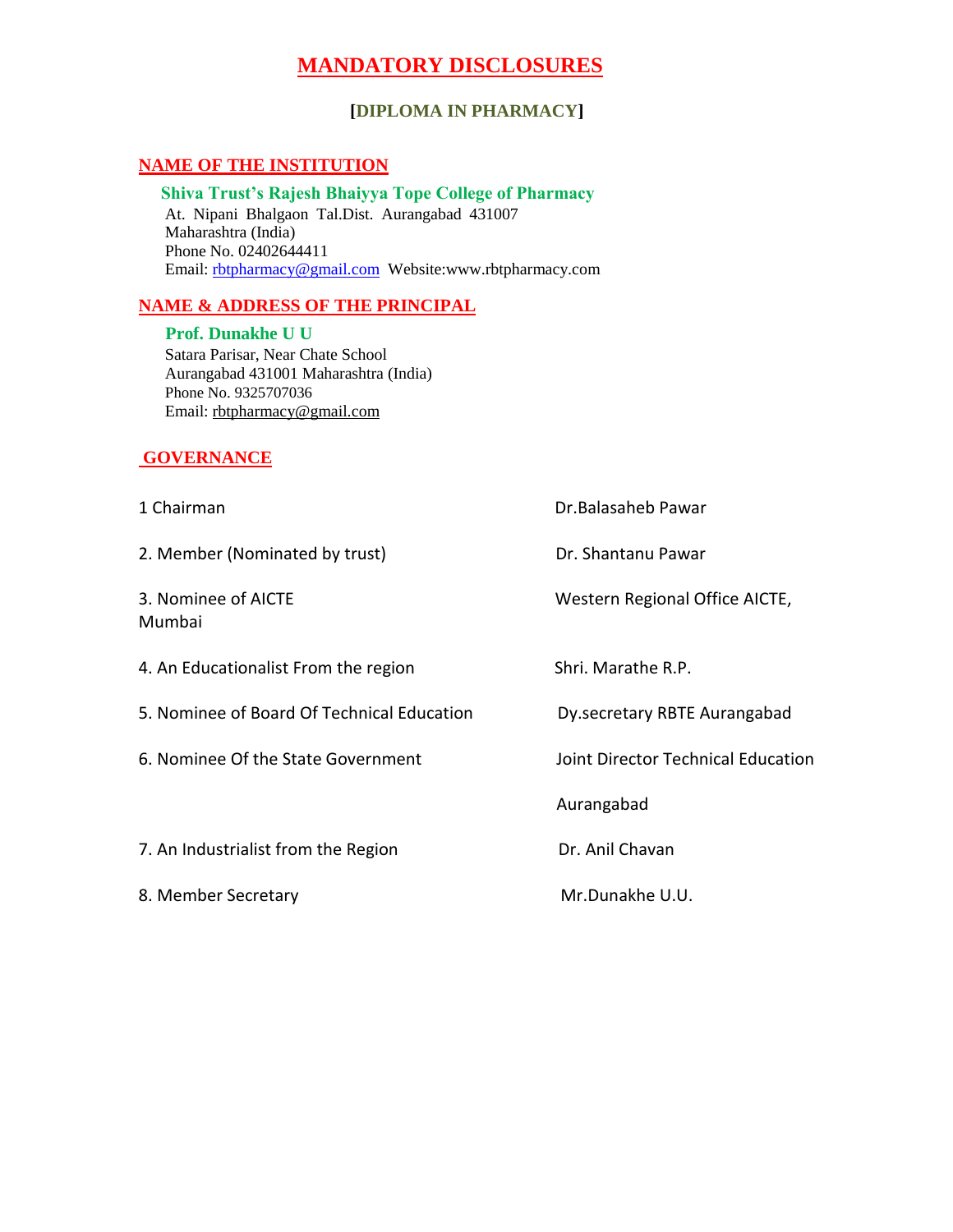## **MEMBERS OF ACADEMIC ADVISORY BODY**

| Mr. Dunakhe U U        | : Chairman             |
|------------------------|------------------------|
| Mr. Dr. Shantanu Pawar | : Secretary            |
| Mr. Munde Sachin       | : Academic Coordinator |
| Mr.Dr.Anil Chavan      | : Rep. from industry   |
| Mr. Marathe R P        | : Rep. from Profession |

Meeting is conducted periodically as and when needed for the improvisation of the of the institute performance.

As our institute established in the year 2014, we are in the continuous process of development of the institute. And we are developing an organizational chart in accordance with the institute efficiencies & available infrastructure and for the same we are consulting various academicians, educationist and people from the profession so as to have implement able organizational chart tends to have desired goals and objectives preset by the trust & the institution.

By utilizing different available learning resources as well as library facilities our students are continuously observed by our internal academic monitoring committee in order to have better academic performance of our students and for the same we have student's representative in our Mentoring Cell so the student's difficulties are considered in it.

For effective administration and governance, institute has adopted transparent system of governance. Staff grievances and suggestions are considered during the meeting with the head of the institution.

#### **PROGRAMMES**

Diploma Course in Pharmacy approved by AICTE No. of seats available at the institute : 180 Duration of Course: 2 Yrs. Cut-off-date for admission followed by the institute as guided by DTE, RO,

Aurangabad. Presently we are charging fees as per the Shikshan Shulk Samiti.

We are in process of developing placement cell so as to provide placement facilities to our students

#### **FACULTY**

Intake capacity of our college is 180 so as per AICTE and DTE norms; we have 01 principal 18 full time lecturers.

Depending upon requirements we arrange guest lectures on different subjects for our curriculum.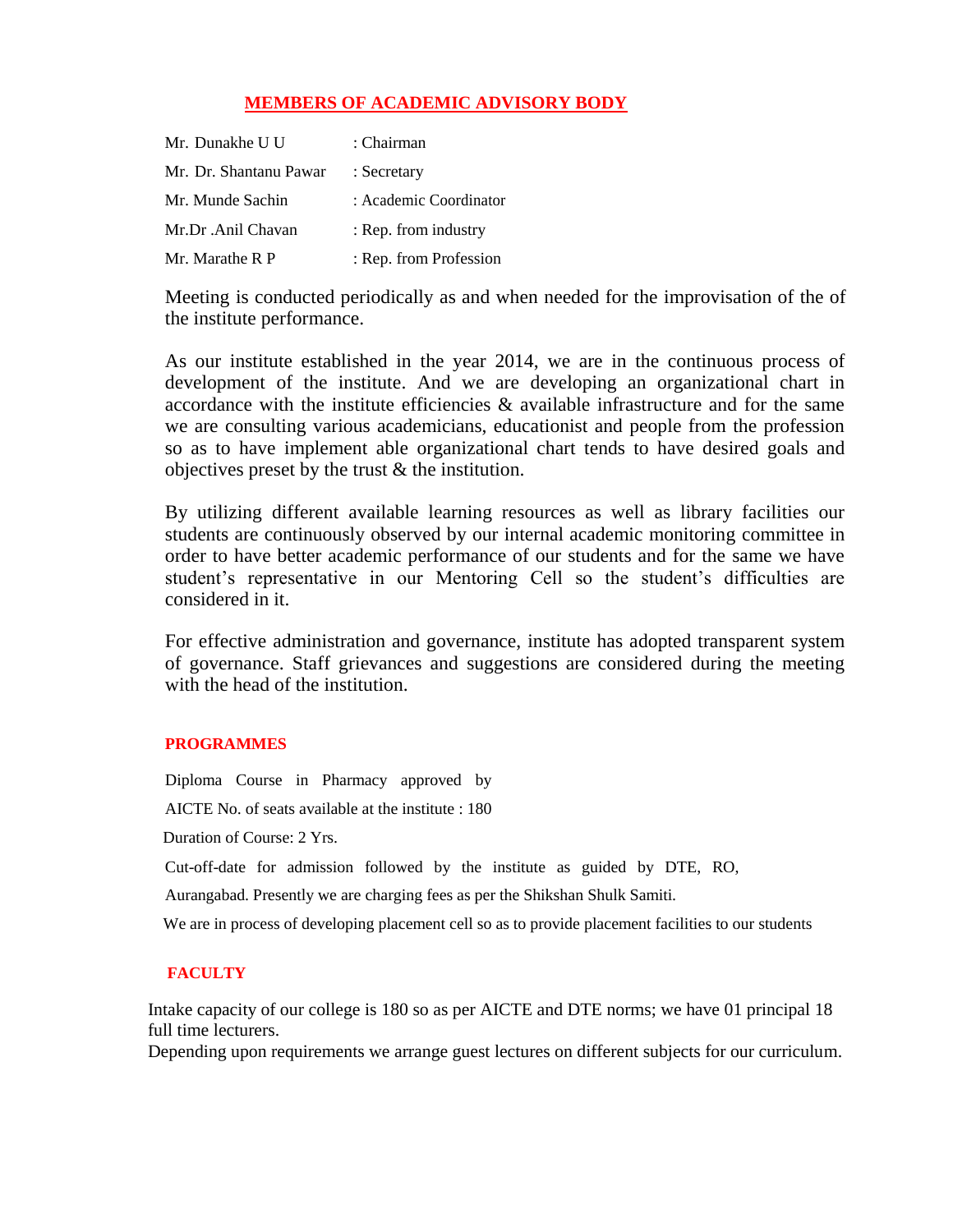#### **PROFILE OF PRINCIPAL WITH QUALIFICATIONS, TOTAL EXPERIENCE, AGE AND DURATION OF EMPLOYMENT AT THE INSTITUTE CONCERNED**

For each Faculty give a page covering

| Mr. Dunakhe U U |
|-----------------|
| 12-12-1975      |
| M. Pharm.       |
|                 |
| 18 Years.       |
|                 |

#### **FEE**

Fees decided by Shikshan Shulk Samiti.

First year fee has to be paid after admission and second year fee has to be paid when candidates take admission in second year.

**ADMISSION (Sanctioned Intake = 180)**

 **Academic Year 2014-15 – 180 Academic Year 2015-16 – 180 Academic Year 2016-17 --180**

#### **ADMISSION PROCEDURE**

**As per Directorate of Technical Education, Mumbai, Maharashtra. www.dtemaharastra.gov.in**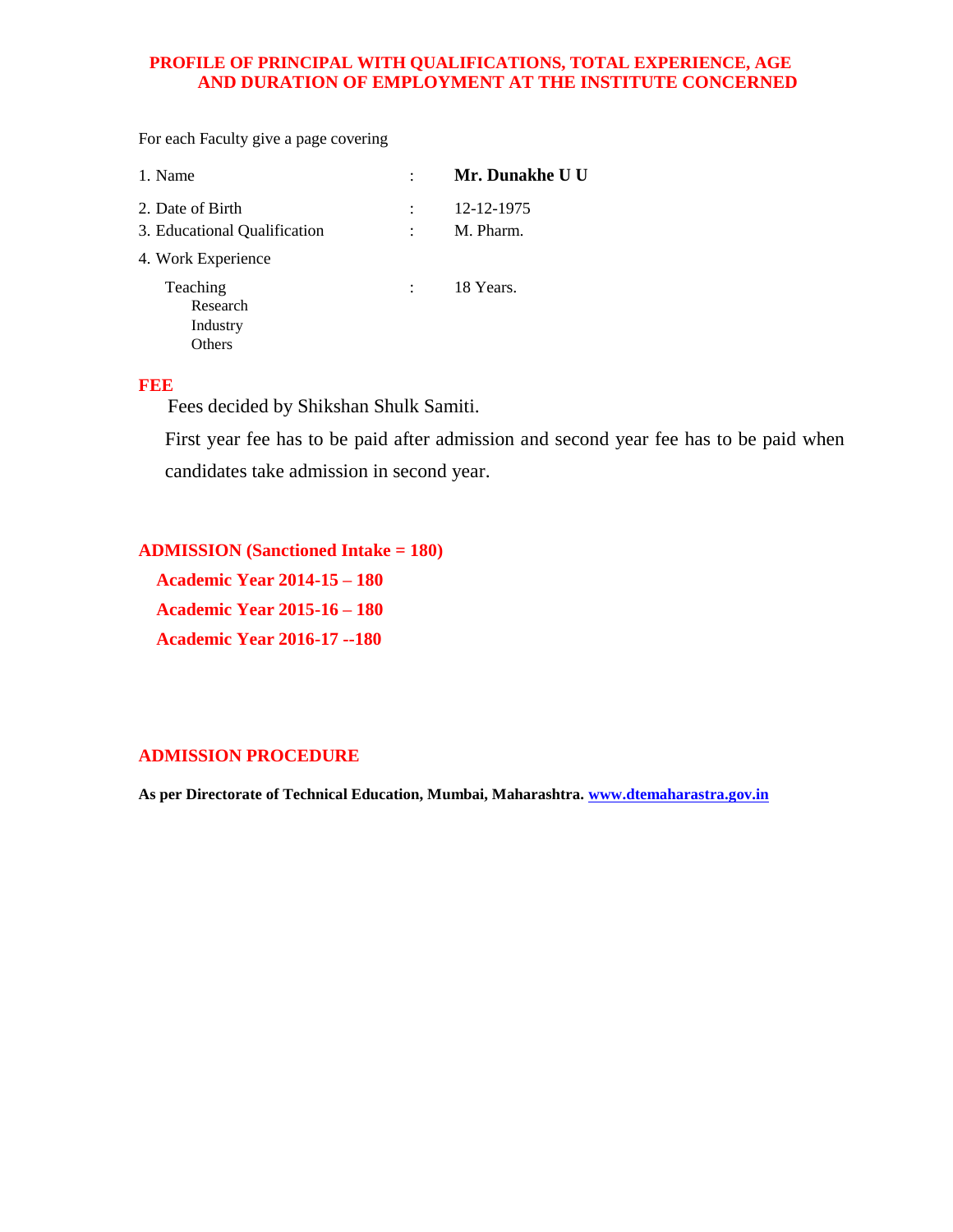## **RULES OF ADMISSIONS UDER MANAGEMENT SEATS / VACANT SEATS**

# **As per Directorate of Technical Education, Mumbai, Maharashtra. www.dtemaharastra.gov.in**

#### **STUDENT'S DATA AND PASS PERCENTAGE :**

| Sr.              | <b>Subject</b> | <b>Name of Subject</b>             | <b>Particulars</b> | <b>No. of Student</b> | <b>No. of Student</b> | % of Pass  |
|------------------|----------------|------------------------------------|--------------------|-----------------------|-----------------------|------------|
| N <sub>0</sub>   | Code           |                                    |                    | <b>Appeared</b>       | Pass                  |            |
|                  |                |                                    |                    |                       |                       |            |
| $\mathbf{1}$     | 0805           | <b>Pharmaceutics-I</b>             | <b>TH</b>          | 177                   | 91                    | 88.55      |
|                  |                |                                    | PR                 | 175                   | 175                   | 100        |
| $\boldsymbol{2}$ | 0806           | <b>Pharmachemistry-I</b>           | <b>TH</b>          | 177                   | 104                   | 59.28      |
|                  |                |                                    | <b>PR</b>          | 175                   | 174                   | 100        |
| $\mathbf{3}$     | 0807           | Pharmacognosy                      | <b>TH</b>          | 177                   | 119                   | 66.06      |
|                  |                |                                    | <b>PR</b>          | 175                   | 175                   | <b>100</b> |
| 4                | 0808           | <b>Biochemistry &amp; Clinical</b> | TH                 | 177                   | 89                    | 64.07      |
|                  |                | Pathology                          | <b>PR</b>          | 175                   | 175                   | 100        |
| 5                | 0809           | Human Anatomy &                    | TH                 | 177                   | 115                   | 86.90      |
|                  |                | Physiology                         | <b>PR</b>          | 175                   | 175                   | 100        |
| 6                | 0810           | <b>Health Education &amp;</b>      | TH                 | 177                   | 139                   | 73.49      |
|                  |                | <b>Community Practice</b>          | <b>PR</b>          | $\blacksquare$        |                       |            |

### **Academic Year 2014-15**

# **Academic Year 2015-16**

| S.N | Year            | $ No.$ appeared $ No.$ passed $ $ | No. ATKT | No. passed $+$<br><b>ATKT</b> | No. Fail | % Result of<br>passing |
|-----|-----------------|-----------------------------------|----------|-------------------------------|----------|------------------------|
|     | 1 <sup>st</sup> | 164                               | 60       |                               |          | 22.00                  |
| 2   | $\sim$ nd       | 87                                | دما      |                               | BС       | 65.00                  |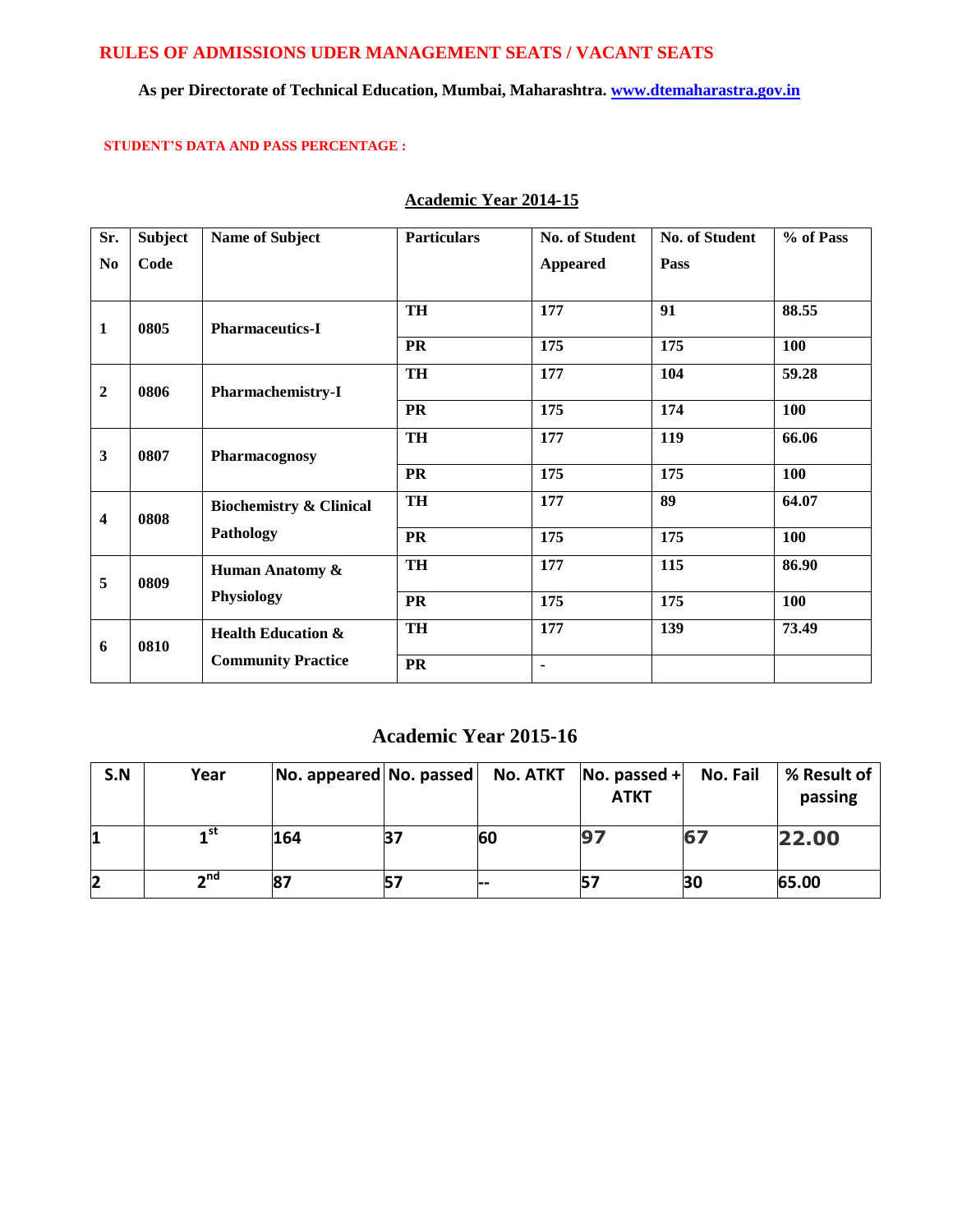# **Information on Infrastructure and Other Resources Available:**

|              | Sr. No.                 | Classroom/Laboratory/ Audio Visual &                                  | No.             | Area in         | <b>Available</b> |
|--------------|-------------------------|-----------------------------------------------------------------------|-----------------|-----------------|------------------|
|              |                         | computer Center and any other                                         | <b>Required</b> | Sq. m.          | Sq. m.           |
|              | $\mathbf{1}$            | <b>Classroom /Tutorial hall/Exam hall</b>                             | 2 Nos.          | 90 each         | 90 X 6           |
| I            |                         |                                                                       |                 |                 |                  |
|              | $\overline{2}$          | <b>Audio Visual / Seminar Hall (Desirable)</b>                        | 1 No.           | 300             | 150X1            |
|              | $\mathbf{1}$            | <b>Pharmaceutics lab</b>                                              | 1 No.           | 50              | 90x2             |
|              | $\overline{2}$          | <b>Pharmaceutical Chemistry lab</b>                                   | 1 No.           | 50              | 90X2             |
| $\mathbf{I}$ | $\overline{\mathbf{3}}$ | Physiology lab                                                        | 1 No.           | 50              | 90X1             |
|              | 4                       | <b>Pharmacology Lab</b>                                               | 1 No.           | 50              | 90X1             |
|              | 5                       | Pharmacognosy lab                                                     | 1 No            | 50              | 90X1             |
|              | 6                       | <b>Biochemistry &amp; Hospital &amp; Clinical Pharmacy</b><br>lab     | 1 No.           | 50              | 90X1             |
|              |                         | Hospital & Clinical Pharmacy lab                                      | 1 No            | 50              | 90X1             |
|              |                         | <b>Other facilities</b>                                               |                 |                 |                  |
|              | $\mathbf{1}$            | <b>Aseptic Room</b>                                                   | 1 No.           | 25              | 20               |
|              | $\overline{2}$          | <b>Machine Room (Common for all lab)</b>                              | 1 No.           | 100             | 60X1             |
| III          | 3 <sup>1</sup>          | Museum cum model drug store (common for<br>institute)                 | 1 No.           | 20              | 30X1             |
|              | 4                       | <b>Animal house (Pharmacology Lab)</b><br>(Desirable)                 | 1 No.           | 10              | ---              |
|              | 5                       | <b>Store Room (Common for institute)</b><br>$I & I$ (for inflammable) | 2 No.           | 30<br>60        | 30X1<br>60X1     |
| IV           |                         | Library & Reading Room for Staff & students                           | 1 No.           | 100             | 150X1            |
| $\mathbf{V}$ | $\mathbf{1}$            | <b>Computer Center with ultra modern facilities</b>                   | 1 No.           | 50              | <b>90X1</b>      |
|              | $\overline{2}$          | <b>Boys' Common Room</b>                                              | 1 No.           | 40              | <b>90X1</b>      |
|              | $\overline{\mathbf{3}}$ | <b>Girls' Common Room</b>                                             | 1 No.           | 40              | <b>90X1</b>      |
|              | $\overline{\mathbf{4}}$ | <b>Medicinal Plants Garden (Desirable)</b>                            | 1 No.           | <b>Adequate</b> | <b>Adequate</b>  |
| VI           |                         | Administrative area                                                   |                 |                 |                  |
|              | $\mathbf I$             | <b>Principal's Room</b>                                               | 1 No.           | 20              | 60               |
|              | $\mathbf{I}$            | <b>Office</b>                                                         | 1 No.           | 40              | 30               |
|              |                         | <b>III</b> Staff Room                                                 | 1 No.           | 30              | 90               |
|              |                         | <b>IV Exam Control Room</b>                                           | 1 No.           | 30              | 60               |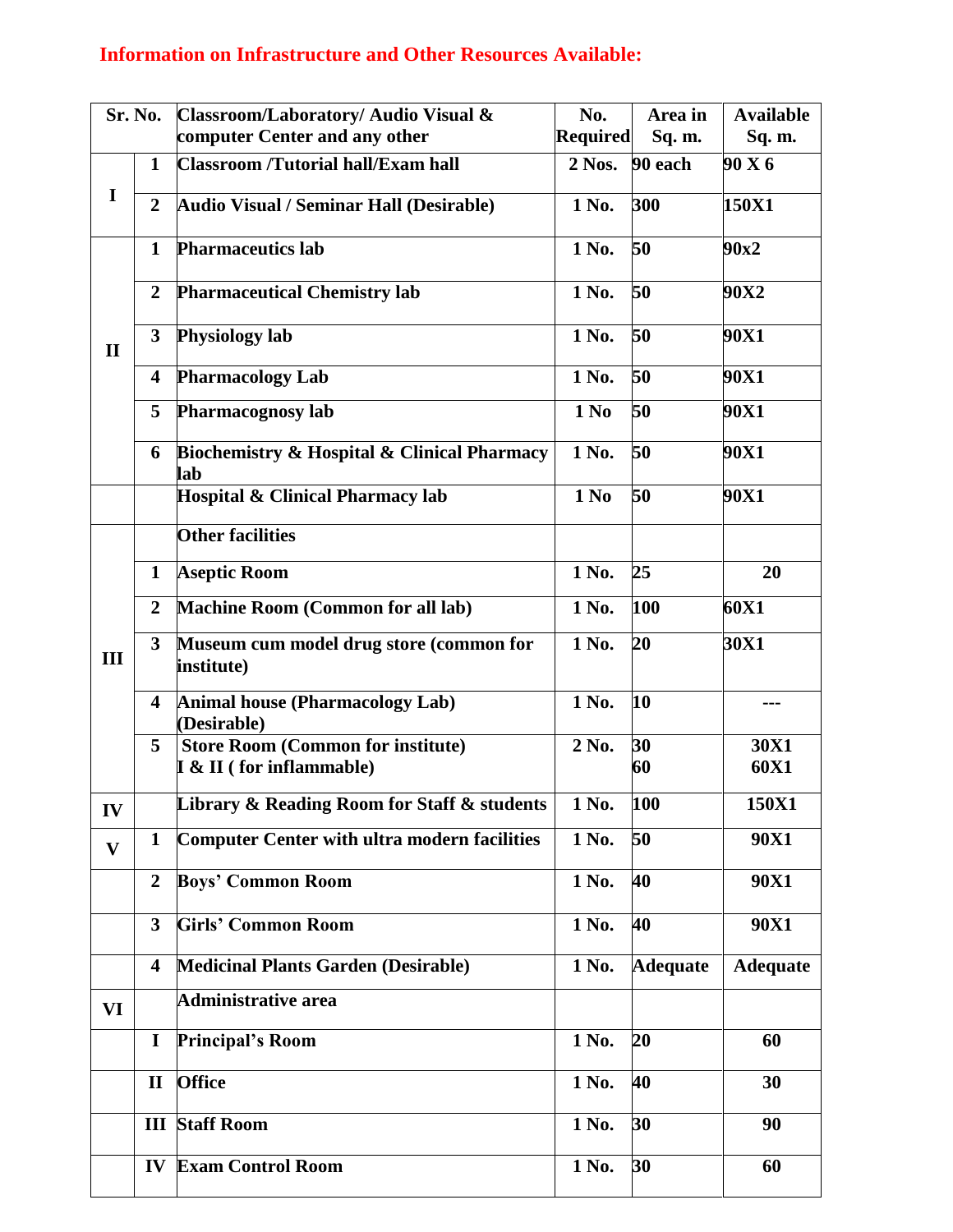| Sr.<br>No.     | <b>Particulars &amp; Specifications of Major Equipment</b><br>required for conduction of Practicals as per<br>curriculum | <b>Minimum Required</b><br>No. | <b>Available No.</b> |
|----------------|--------------------------------------------------------------------------------------------------------------------------|--------------------------------|----------------------|
| $\mathbf{1}$   | <b>Disintegrater</b>                                                                                                     | 01                             | 01                   |
| $\overline{2}$ | <b>Ball Mill</b>                                                                                                         | 01                             | 01                   |
| 3              | <b>Hand operated Tablet machine</b>                                                                                      | 01                             | 01                   |
| 4              | Tablet Coating pan unit with hot air blower<br>laboratory size                                                           | 01                             | 01                   |
| 5              | Polishing pan laboratory size                                                                                            | 01                             | 01                   |
| 6              | Tablet disintegration test apparatus IP                                                                                  | 01                             | 02                   |
| 7              | Tablet dissolution test apparatus IP                                                                                     | 01                             | 02                   |
| 8              | <b>Friability tester</b>                                                                                                 | 01                             | 02                   |
| 9              | Capsule filling machine-Lab size                                                                                         | 01                             | 01                   |
| 10             | <b>Digital balance</b>                                                                                                   | 01                             | 02                   |
| 11             | Distillation unit for distilled water                                                                                    | 02                             | 01                   |
| 12             | Glass distillation unit of water for injection                                                                           | 01                             | 01                   |
| 13             | <b>Ampoule filling and sealing machine</b>                                                                               | 01                             | 01                   |
| 14             | <b>Autoclave</b>                                                                                                         | 01                             | 01                   |
| 15             | Hot air sterilizer                                                                                                       | 01                             | 01                   |
| 16             | Incubator                                                                                                                | 01                             | 01                   |
| 17             | <b>Blender</b>                                                                                                           | 01                             | 01                   |
| 18             | Lab Centrifuge                                                                                                           | 01                             | 01                   |

# **2 Name of the Laboratory: - PHARMACEUTICAL CHEMISTRY**

| Sr. | <b>Particulars &amp; Specifications of Major Equipment</b>  | <b>Minimum</b>      | <b>Available No.</b> |
|-----|-------------------------------------------------------------|---------------------|----------------------|
| No. | required for conduction of practical's as per<br>curriculum | <b>Required No.</b> |                      |
|     | Oven                                                        | 01                  | 01                   |
| 2   | Vacuum pump                                                 | 01                  | 01                   |
|     | PH meter                                                    | 01                  | 01                   |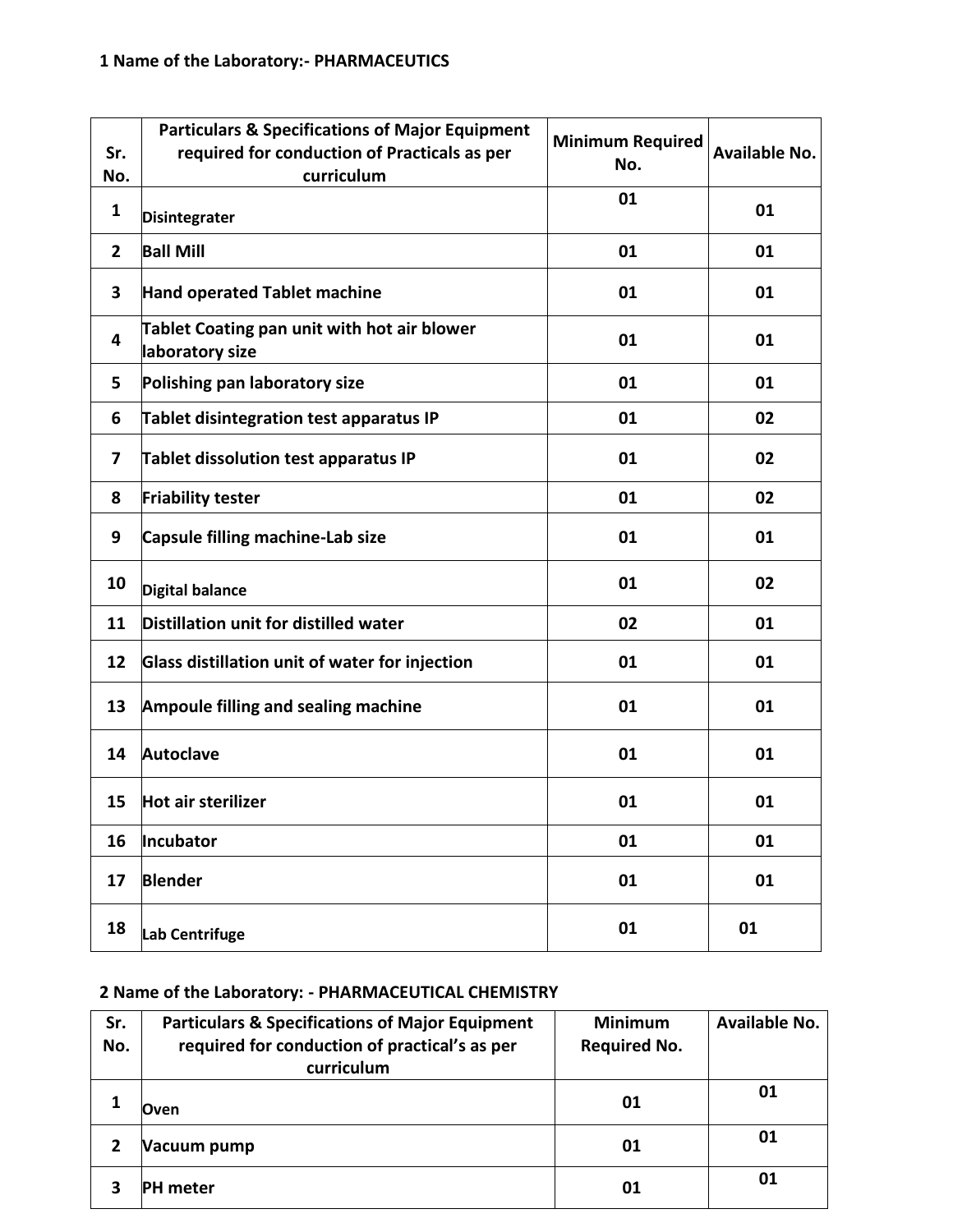**3 Name of the Laboratory: - PHYSIOLOGY, PHARMACOLOGY & PHARMCOGNOSY, LABORATORY** 

| Sr. No.                 | <b>Particulars &amp; Specifications of Major Equipment</b><br>required for conduction of Practicals as per<br>curriculum | <b>Minimum</b><br><b>Required No.</b> | <b>Available No.</b> |
|-------------------------|--------------------------------------------------------------------------------------------------------------------------|---------------------------------------|----------------------|
| $\mathbf{1}$            | Haemoglobinometer                                                                                                        | 20                                    | 20                   |
| $\overline{2}$          | Haemocytometer                                                                                                           | 10                                    | 10                   |
| $\overline{\mathbf{3}}$ | Telethrmameeter                                                                                                          | $\mathbf{1}$                          | 01                   |
| $\overline{4}$          | Simple lever starling heart lever aerators                                                                               | Adequate                              | Adequate             |
| 5                       | <b>Histological Slides</b>                                                                                               | Adequate                              | Adequate             |
| 6                       | <b>B.P. Apparatus &amp; Stethoscope</b>                                                                                  | 5                                     | 05                   |
| $\overline{7}$          | Human skeleton                                                                                                           | $\mathbf{1}$                          | 01                   |
| 8                       | Sherington Rotating dram                                                                                                 | $\mathbf{1}$                          | 01                   |
| 9                       | Double unit organ bath with thermostat                                                                                   | $\mathbf{1}$                          | 01                   |
| 10                      | Refrigerater                                                                                                             | $\mathbf{1}$                          | 01                   |
| 11                      | <b>Charts &amp; Models</b>                                                                                               | Adequate                              | Adequate             |
| 12                      | Symes' Cannula                                                                                                           | Adequate                              | Adequate             |
| 13                      | <b>Projection microscope</b>                                                                                             | $\mathbf{1}$                          | 01                   |
| 14                      | Compound microscope                                                                                                      | 20                                    | 20                   |

# **4 Name of the Laboratory: - PHARMACY PRACTICE LABORATORY (Hospital & Clinical Pharmacy + Biochemistry )**

| Sr. No.      | <b>Particulars &amp; Specifications of</b><br><b>Major Equipment required for</b><br>conduction of practicals as per<br>curriculum | <b>Minimum</b><br><b>Required No.</b> | <b>Available</b><br>No. |
|--------------|------------------------------------------------------------------------------------------------------------------------------------|---------------------------------------|-------------------------|
| 1            | <b>Colorimeter</b>                                                                                                                 | 2                                     | 02                      |
| $\mathbf{2}$ | <b>Filtration equipment</b>                                                                                                        | $\mathfrak z$                         | 02                      |
| 3            | <b>Autoclave sterilizer</b>                                                                                                        |                                       | 01                      |
| 4            | Laminar air flow bench                                                                                                             |                                       | 01                      |
| 5            | Vacuum pump                                                                                                                        |                                       | 01                      |
| 6            | Oven                                                                                                                               |                                       | 02                      |
|              | <b>Surgical dressing</b>                                                                                                           | Adequate                              | Adequate                |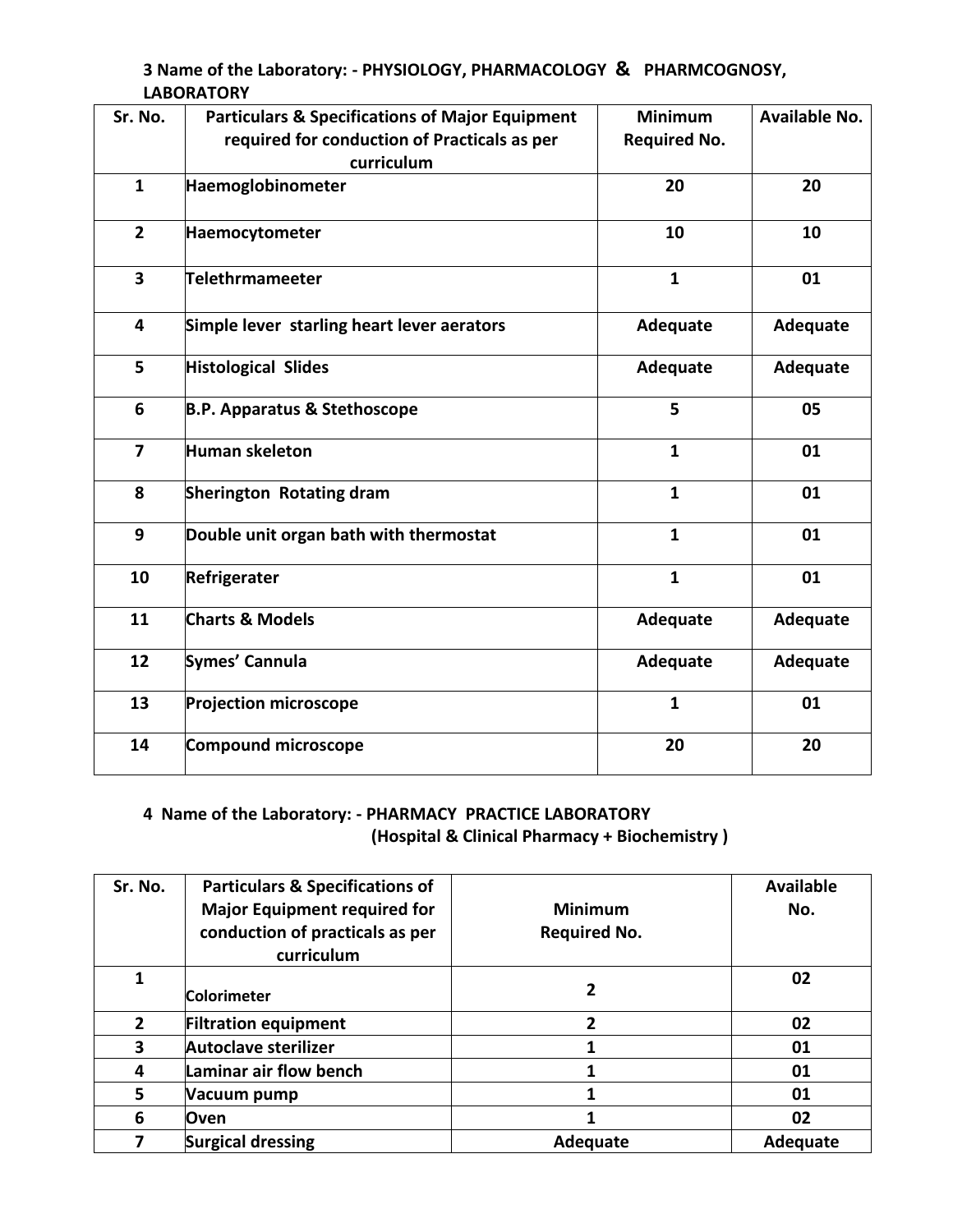| 8  | Incubator                      | 01 |
|----|--------------------------------|----|
| 9  | <b>PH</b> meter                | 02 |
| 10 | Disintegration test apparatus  | 01 |
| 11 | Hardness tester                | 01 |
| 12 | Centrifuge                     | 01 |
| 13 | <b>Magnetic stirrer</b>        | 01 |
| 14 | <b>Thermostatic Water both</b> |    |

# **5 Computer Center:**

| Sr. No.      | <b>Computer Center</b>                | No.<br><b>Required</b> | <b>Available</b> |
|--------------|---------------------------------------|------------------------|------------------|
| $\mathbf{1}$ | Computer (P4) with network connection | <b>10</b>              | 30               |
| $\mathbf{2}$ | U.P.S                                 | Adequate               | Adequate         |
| 3            | <b>Printer Laser (Color)</b>          | $\overline{2}$         | 02               |
| 4            | Scanner A.3 Size (Desirable)          | 1                      | 01               |
| 5            | Internet Facilities Broadband         | 1                      | 01               |
| 6            | Power back up                         | 1                      | 01               |
| 7            | Computer (P4) Server                  | 1                      | 01               |
| 8            | Note Book Computer (P4) (Desirable)   | 1                      |                  |
| 9            | <b>Computer Work Station</b>          | 10                     | 30               |

**Library Books and Course related periodicals:**

| Sr. no. | <b>Particulars</b> | <b>Required</b>                 | <b>No Available</b> | No Added this<br>vear | <b>Total</b> |
|---------|--------------------|---------------------------------|---------------------|-----------------------|--------------|
|         | <b>Books</b>       | 750+75 additional<br>every year | 1006                | --                    | 1006         |
|         | <b>Periodicals</b> | <b>6 National</b>               | 07                  | <b>7 National</b>     | 7 National   |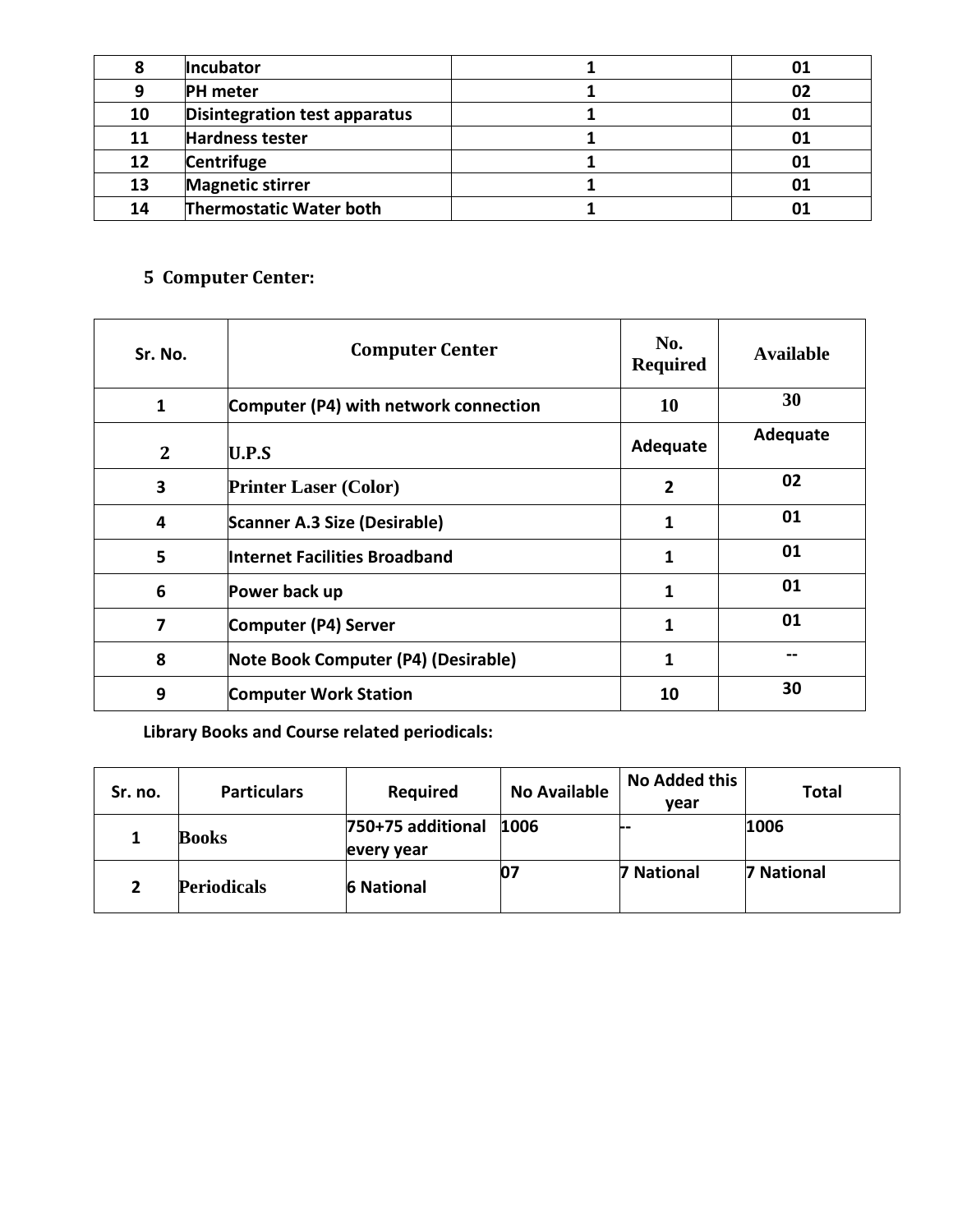# **FACULTY PROFILE**

| Sr.No.                  | <b>Name of Staff</b> | <b>Designation</b> | <b>Experince in Years</b> |
|-------------------------|----------------------|--------------------|---------------------------|
| $\mathbf{1}$            | Mr. Dunakhe U U      | Principal          | 18                        |
| $\mathbf{2}$            | Mr.Munde SL          | Lecturer           | 02                        |
| $\mathbf{3}$            | Mr. Pofale N.N       | Lecturer           | 00                        |
| 4                       | Mrs. Dhotre B.G      | Lecturer           | 01                        |
| 5                       | Mr. Survase Kumar P  | Lecturer           | 07                        |
| $6\phantom{1}$          | <b>Ms.Kathar M.D</b> | Lecturer           | 00                        |
| $\overline{\mathbf{z}}$ | Ms. Tidke J.M        | Lecturer           | 00                        |
| 8                       | Ms. Dhase A.S        | Lecturer           | 00                        |
| 9                       | Ms.Patil G.G         | Lecturer           | 00                        |
| 10                      | Mrs. Wagh Supriya R  | Lecturer           | 01                        |
| 11                      | <b>Ms.Dabir P.D</b>  | Lecturer           | 00                        |
| 12                      | <b>Ms.Joshi M.A</b>  | Lecturer           | 00                        |
| 13                      | <b>Ms.Pawar P.D</b>  | Lecturer           | 00                        |
| 14                      | Ms.Wani K            | Lecturer           | 00                        |
| 15                      | Ms. Khan S.Z         | Lecturer           | 02                        |
| 16                      | Ms.Sharma Karishma R | Lecturer           | 01                        |
| 17                      | Ms. Jamode P         | Lecturer           | 00                        |
| 18                      | Mrs. Dhepe R.T       | Lecturer           | 01                        |
| 19                      | <b>Mr.SHAIKH F A</b> | Lecturer           | 08                        |